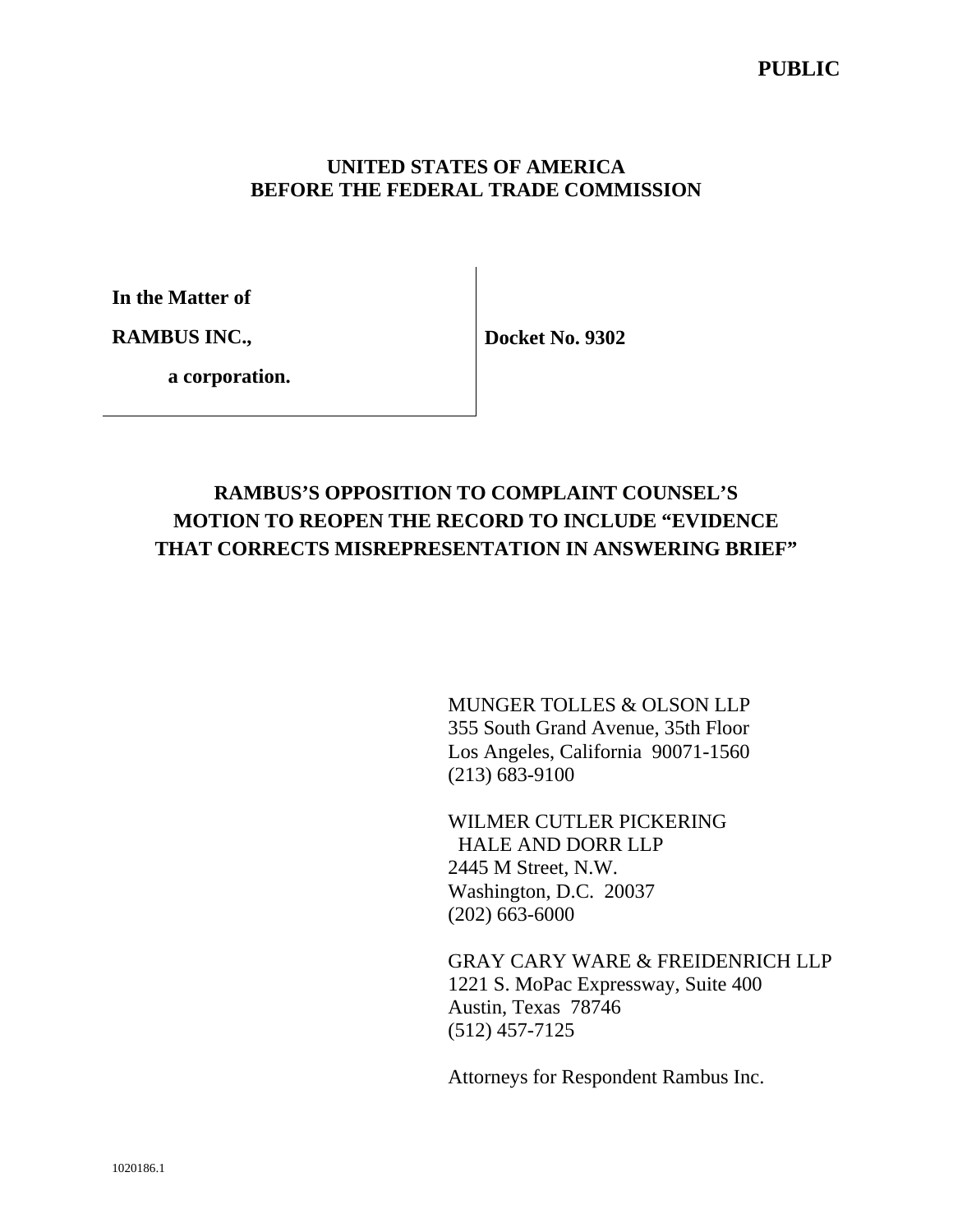#### **I. INTRODUCTION AND SUMMARY OF ARGUMENT**

Complaint Counsel ask the Commission to reopen the record because Respondent Rambus Inc. ("Rambus") supposedly made "misrepresentations" in its answering brief regarding the minutes of the February 2000 meeting of the JEDEC Board of Directors. According to Complaint Counsel, Rambus "misrepresented" that the minutes had been approved by JEDEC's Chairman of the Board and the EIA's General Counsel. *See* Complaint Counsel's Motion To Reopen The Record ("Motion To Reopen"), p. 1.

Complaint Counsel's accusations are both inappropriate and wrong. The February 2000 JEDEC Board minutes that Rambus (and Chief Judge McGuire) cited and relied upon show the necessary leadership approvals *on their face. See* RX 1570 at 13 (signature blocks in electronic version of minutes showing approval by the JEDEC Chairman on February 24, 2000 and by the EIA General Counsel on March 1, 2000). Moreover, as Complaint Counsel concede, the minutes relied upon by Rambus were approved and adopted by the JEDEC Board of Directors itself. Motion To Reopen, pp. 2- 3. It is undisputed that the JEDEC Board of Directors is the official governing body of JEDEC. RX 1535 at 4 (statement in JEDEC Bylaws that "[t]he Board of Directors is the governing body of the Association."). It is thus clear that the minutes cited by Rambus were the approved minutes. There has been no misrepresentation.<sup>1</sup>

Complaint Counsel's additional assertion – that they were surprised by Rambus's reliance upon the minutes – is also wrong. Complaint Counsel have been aware of Rambus's position regarding the February 2000 Board minutes since the outset of trial. In fact, Rambus quoted from the February 2000 Board minutes in its opening

 $\overline{a}$ 

<sup>&</sup>lt;sup>1</sup> Counsel's charges of "misrepresentation" are particularly unfortunate given that Rambus had pointed out in its answering brief that it was Complaint Counsel's position that the minutes had not been approved by the Chairman and General Counsel. Answering Brief, p. 19 n.11.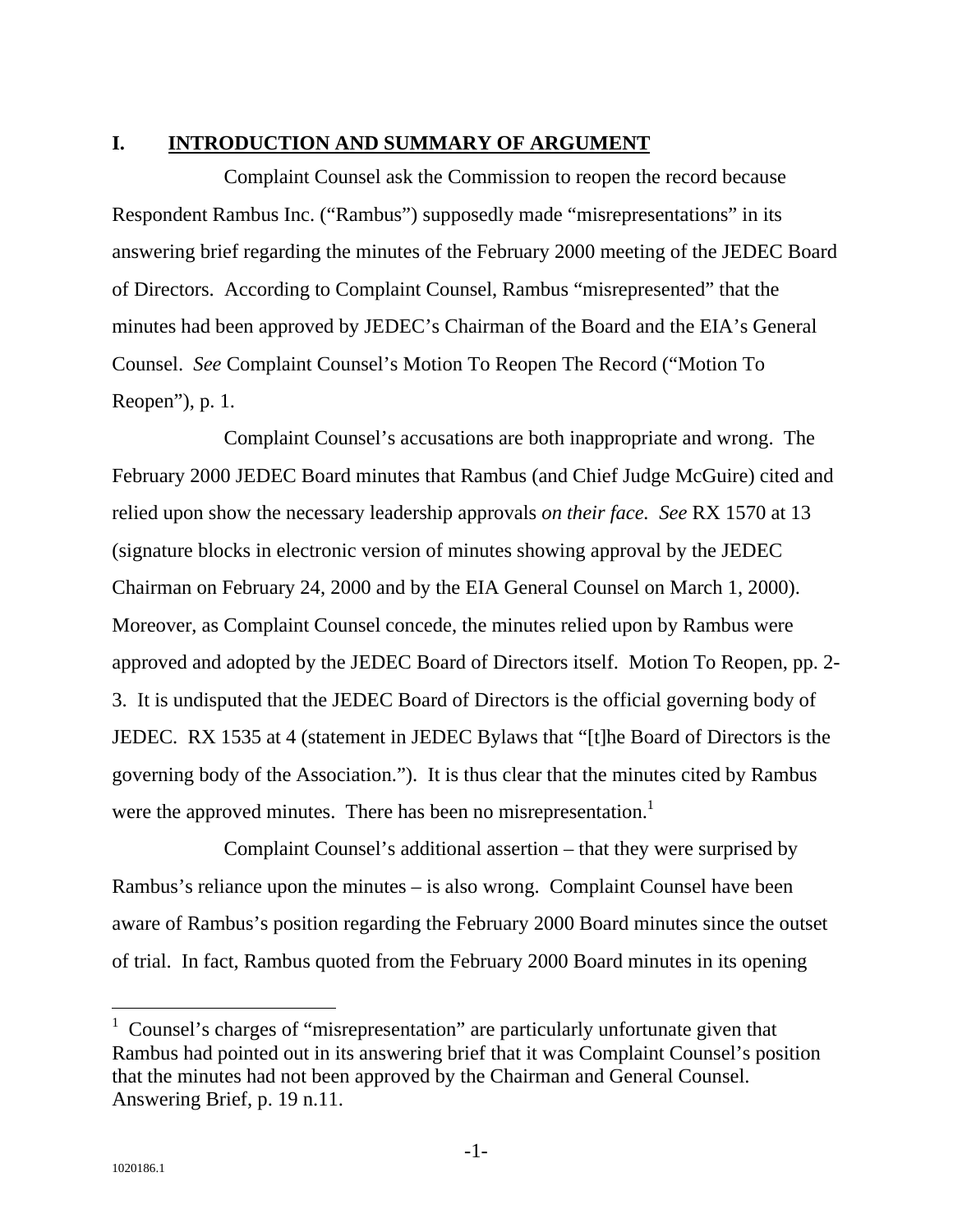statement. Tr. 186:14-25. When Rambus subsequently moved the February 2000 Board minutes into evidence, Complaint Counsel posed no objection and offered no alternative versions of those minutes. Rambus also quoted the February 2000 Board minutes in its proposed findings of fact, in its reply to Complaint Counsel's proposed findings of fact, and in its closing argument. Complaint Counsel were thus very well aware of Rambus's position regarding the minutes. Moreover, Complaint Counsel raised in their own proposed findings the very same argument they raise now – that the minutes were an "unapproved" version, although without citation to evidence. In short, because "[t]here is no question that [Complaint Counsel] were on notice" at trial of the issues raised in their motion to reopen the record, the motion must be denied. *See In Re Brake Guard Products, Inc.*, 1998 FTC LEXIS 184 at \*47 (1998) (hereinafter "*Brake Guard*").

The fact that Judge McGuire made explicit findings regarding the February 2000 minutes is another reason why Complaint Counsel's motion should be denied. After considering the parties' respective positions regarding the minutes, Judge McGuire concluded that the February 2000 Board minutes represented "clear and unambiguous official statements of policy" that "cannot be reconciled with Complaint Counsel's contention that JEDEC had a mandatory policy requiring the disclosure of patent applications. . . ." Initial Decision, p. 269. *See also id.* at p. 100 (quoting relevant portions of Board minutes). Complaint Counsel did not in their opening brief assert that Judge McGuire's findings regarding the "official" nature of the February 2000 minutes were in error, although the Rules of Practice required them to do so. Complaint Counsel now belatedly seek to assert error in their reply brief, despite the well-settled proposition that such untimely claims of error are unfair to the appellant and should not be entertained. *See*, *e.g.*, *Carbino v. West*, 168 F.3d 32, 34-5 (Fed. Cir. 1999). These risks are compounded in this case, because Complaint Counsel, recognizing that they have no record evidence on which to rely, have asked the Commission to allow them – in violation of the Rules of Practice and in derogation of the Commission's precedents and

-2-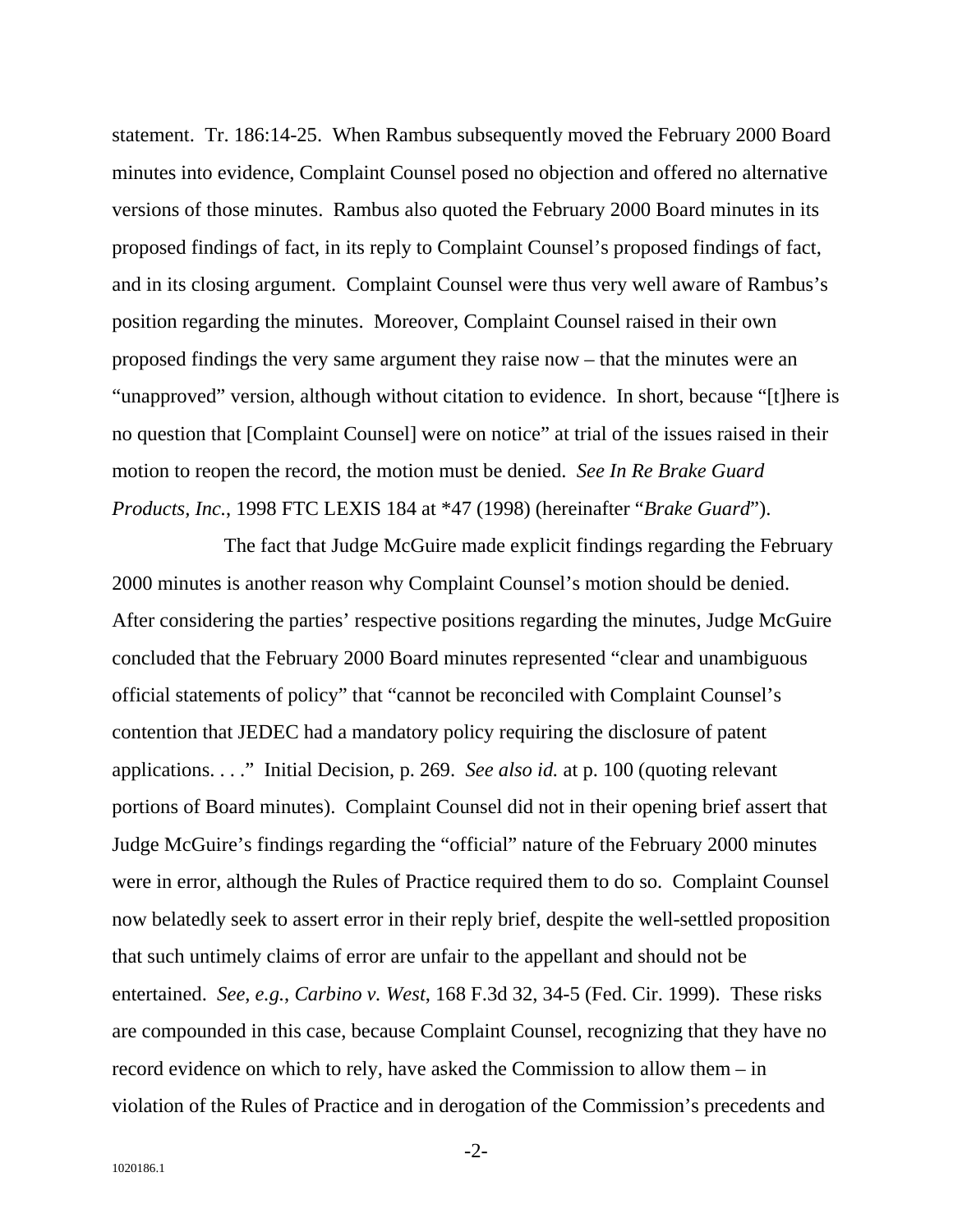the requirements of due process – to insert into the record several lengthy deposition excerpts from witnesses who were available to testify or who did testify at trial, as well as documents that were available to Complaint Counsel prior to trial. For the reasons set out in this brief, Complaint Counsel's motion to reopen should be denied.

#### **II. ARGUMENT**

#### **A. The** *Brake Guard* **Criteria**

Complaint Counsel concede that they must demonstrate each of the following in connection with their motion to reopen the record: (1) that they exercised due diligence with respect to the proffered evidence; (2) that the evidence is probative; (3) that the evidence is not cumulative; *and* (4) that Rambus would not be prejudiced by its belated admission. Motion To Reopen, p. 4, *citing Brake Guard*. While the third factor is not implicated here, Complaint Counsel have failed to meet their burden as to each of the other three factors, and their motion must necessarily be denied.

#### **B. Complaint Counsel Cannot Show Due Diligence**

Complaint Counsel acknowledge that at trial, they made a *deliberate* decision to avoid any issues surrounding the February 2000 Board minutes. Motion To Reopen, pp. 4-5. Complaint Counsel nevertheless ask the Commission to relieve them of the consequences of their decision because, they say, they were not aware that Rambus would raise issues relating to the February 2000 Board minutes and that it would supposedly "misrepresent" the evidence on those issues. *Id*.

Complaint Counsel's attempted explanation for their failure to offer the proffered evidence at trial has no factual basis. Complaint Counsel were well aware of Rambus's position with respect to the February 2000 Board minutes from the very outset of trial. In his opening statement, Rambus's counsel displayed the relevant passage from the minutes and read portions of the minutes to the Court:

> "This is a meeting of the JEDEC board of directors, February of 2000, the Sheraton Safari Hotel in Orlando, Florida, and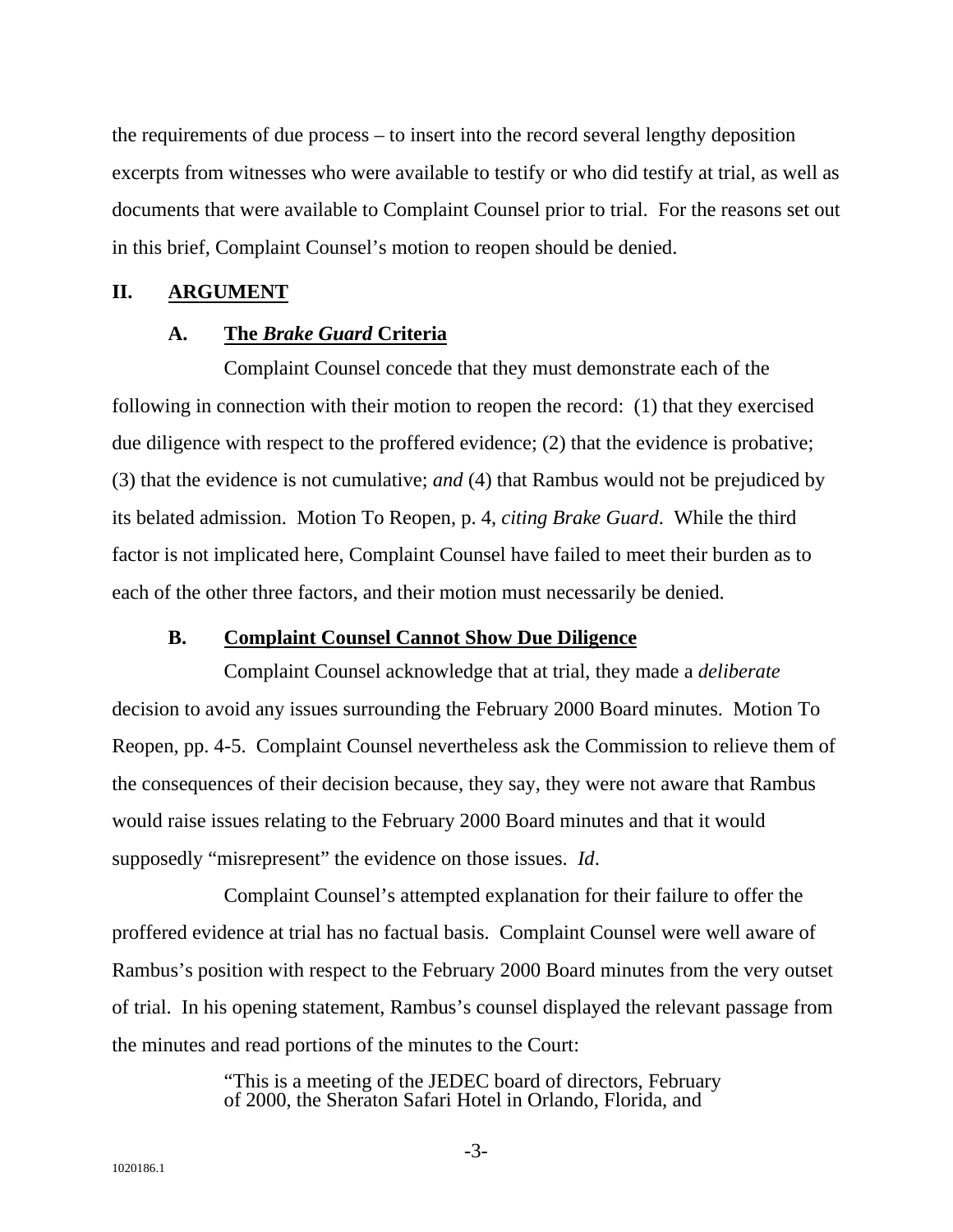they talk about this issue on page 13 of this document, and bring up, if you would, their discussion. 'Disclosure on Patents Pending.'

 If we go to the second sentence, the first part just refers to the letter I showed you. The issue is whether companies should make public that a patent is pending. The board of directors discussed it and noted that they encourage companies to make this kind of disclosure even though they were not required by JEDEC bylaws. That's what they said at the board meeting."

Tr., 186:14-25.

Rambus's counsel then explained that JEDEC Secretary McGhee, who had

attended the Board meeting, had sent out a contemporaneous email to numerous JEDEC

members describing the Board's discussion:

"Then after the board meeting, Ken McGhee sent out a memo summarizing this, and if we bring that up, it's 1582, and I think I have it on a board, Your Honor, so maybe I can show it to you that way. I do. Ken McGhee sends out this note, and he sends it out and he says, 'The JEDEC patent policy concerns items that are known to be patented that are included in JEDEC standards. Disclosure of patents is a very big issue for Committee members and cannot be required of members at meetings.' This is 2000.

 'Therefore,' he says, 'in Micron's letter, by giving early disclosure, they have gone one step beyond the patent policy and have complied with the spirit of the law.' It's a great thing, we encourage it, but it's beyond the patent policy."

Tr., 187:1-15.

Complaint Counsel was thus clearly on notice, at the very moment that they

began their case-in-chief, of Rambus's reliance upon the February 2000 JEDEC Board

minutes and Secretary McGhee's confirmatory email. Shortly thereafter, Rambus

successfully moved the February 2000 Board minutes and Secretary McGhee's February

11, 2000 email into evidence. Tr. 2600-2604; Stipulation and Order Regarding

Admission of Certain Exhibits, ex. B (marked as JX-B), p. 24. Complaint Counsel raised

no objections to the Board minutes and offered no alternative versions of those minutes,

although they were well aware of the documents that they now proffer and could have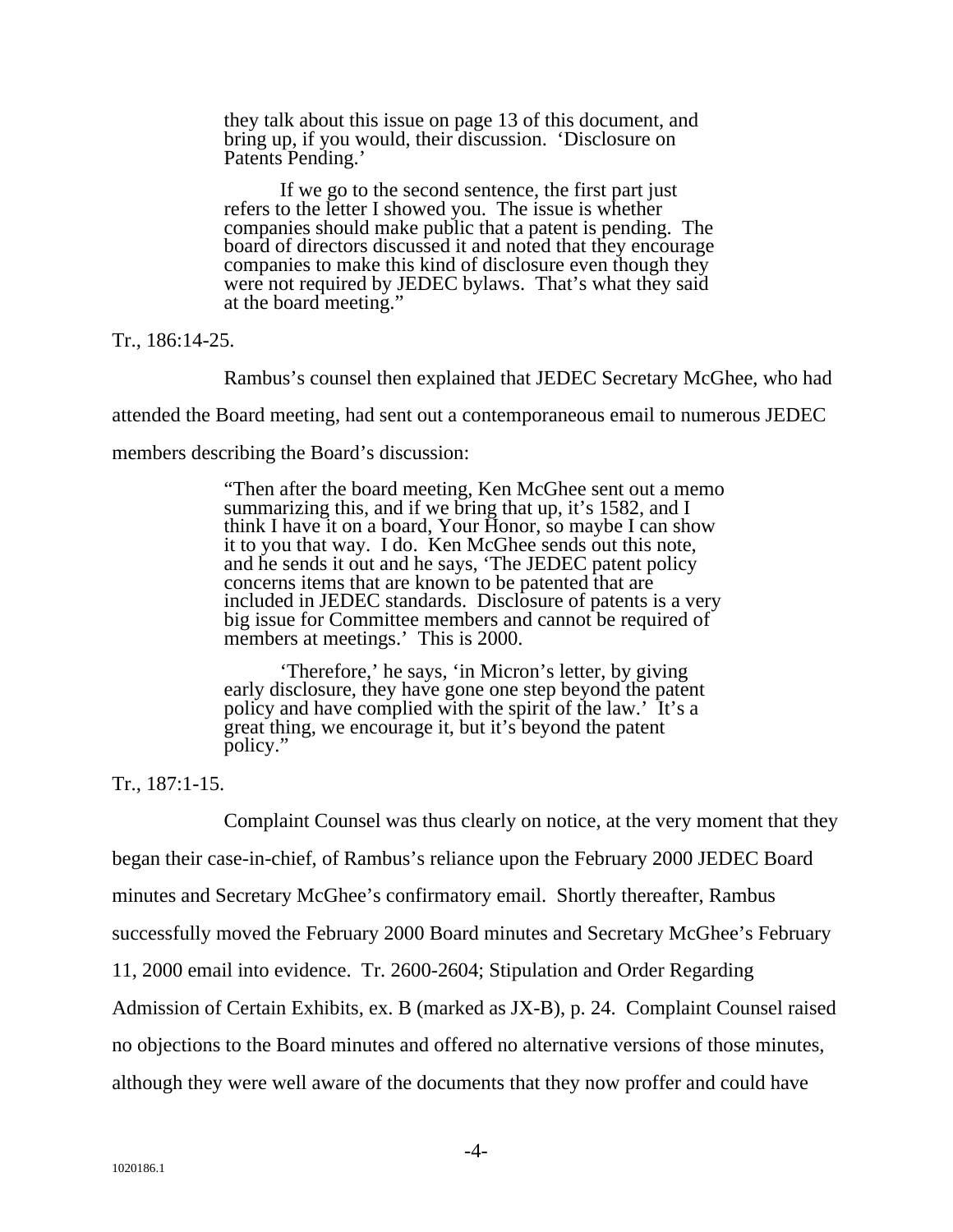included them in the parties' exhibit stipulation had they chosen to do so. *Id*. Moreover, after Secretary McGhee's email was admitted in evidence as RX1582, Rambus introduced the following deposition testimony from Mitsubishi's JEDEC representative, Sam Chen, who was shown Secretary McGhee's email and who testified about his understanding of it:

"Q Is it consistent with your understanding of the JEDEC patent policy that the disclosure of a patent application that relates to a standard goes one step beyond the requirements of the policy?

A Yes, that's my understanding."

### Tr. 8739; CX 3135 (Chen Tr., 1/16/03).

In light of this record, Complaint Counsel's argument that they were surprised by Rambus's reliance on the February 2000 Board minutes has no factual basis and cannot support a finding of "due diligence" on the part of Complaint Counsel.

Complaint Counsel's fallback argument is that they chose not to raise issues regarding the February 2000 Board minutes with their JEDEC witnesses, Desi Rhoden and John Kelly, "out of respect for judicial economy" and because they did not want to add to "an already lengthy trial record." Motion To Reopen, pp. 4-5. This argument cannot withstand even the most minimal scrutiny, for JEDEC Chairman Rhoden was Complaint Counsel's *very first* trial witness, and EIA General Counsel Kelly was also among the first group of witnesses. The record also reflects that on May 15, 2003, when Mr. Kelly testified, Complaint Counsel concluded their questioning of Mr. Kelly at 1:30 p.m. and called no other witnesses that day. Tr., 2176. It could not have been a concern for "judicial economy" that led Complaint Counsel not to address the February 2000 Board minutes with Mr. Kelly.<sup>2</sup>

 $\overline{a}$ 

 $2^2$  Complaint Counsel also cite no case where a concern about "judicial economy" was used to justify a motion to reopen. Such an argument, if ever adopted, would substantially lower the due diligence requirement under *Brake Guard,* for it could be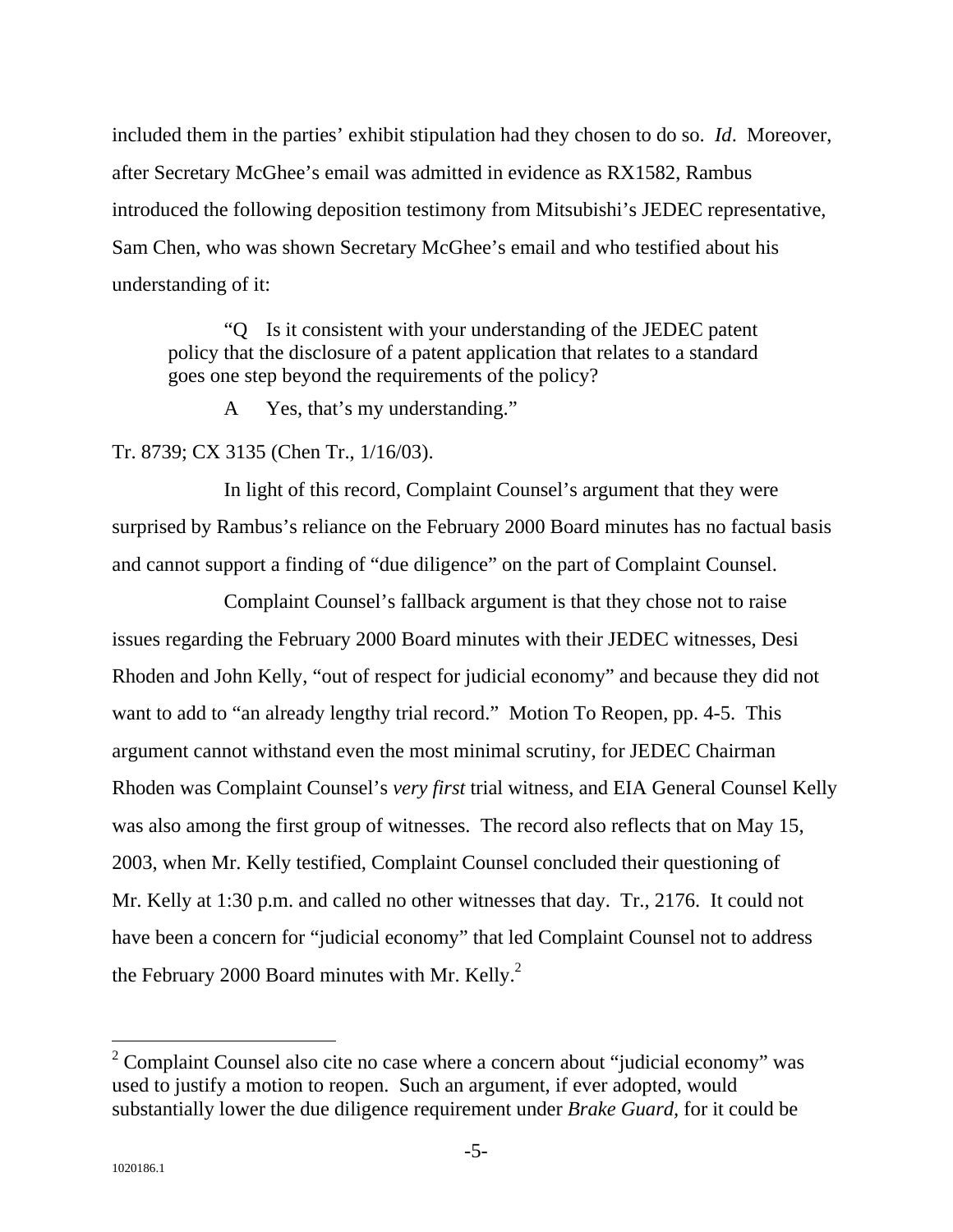In short, because "[t]here is no question that [counsel] were on notice" of the issues in question, *Brake Guard*, 1998 FTC LEXIS 184 at \*47, and chose not to offer the evidence at trial, Complaint Counsel's motion to reopen the record should be denied.

#### **C. The Proffered Evidence Is Not Probative**

Complaint Counsel have also failed to meet their burden of showing that the proffered evidence is probative. First, the proffered deposition testimony is simply inadmissible. The Rules of Practice explicitly bar the introduction of deposition testimony taken from third party witnesses in the absence of the witness's death or unavailability. 16 C.F.R. 3.33(g)(iii). Messrs. Rhoden, Kelly and McGhee were all available to testify at trial; the first two witnesses *did* testify. The Rules of Practice thus bar the admission into the record of their deposition testimony. *Id*. 3

The proffered testimony also lacks probative value because it is inconsistent with the contemporaneous documents. Complaint Counsel offer the testimony of Messrs. Rhoden and Kelly to show that the statement in the Board minutes that Rambus and Judge McGuire cite – that the disclosure of patent applications was "not required under JEDEC bylaws" – was simply a drafting error and that the Board had not discussed a disclosure requirement. Motion To Reopen, pp. 2-4. Complaint Counsel's motion nowhere addresses, however, the *contemporaneous* evidence of the JEDEC Board's February 2000 discussion that is in the trial record. As noted above, on

made in every case to justify a litigant's deliberate choice to withhold evidence until after an adverse Initial Decision issued.

 $3$  Although the Rules of Practice do allow the introduction of third party deposition testimony in "exceptional circumstances," *see* C.F.R. 3.33(g)(iii)(E), Complaint Counsel have not attempted to argue that such circumstances exist, nor could they. In interpreting the identical language in Rule 32(a)(3)(E) of the Federal Rules of Civil Procedure, the courts have held that the phrase "exceptional circumstances" must refer to a reason why the deponent cannot appear at trial, rather than to the prejudice that would supposedly result if the testimony were not admitted. *Angelo v. Armstrong World Industries, Inc.*, 11 F.3d 957, 963 (10th Cir. 1993).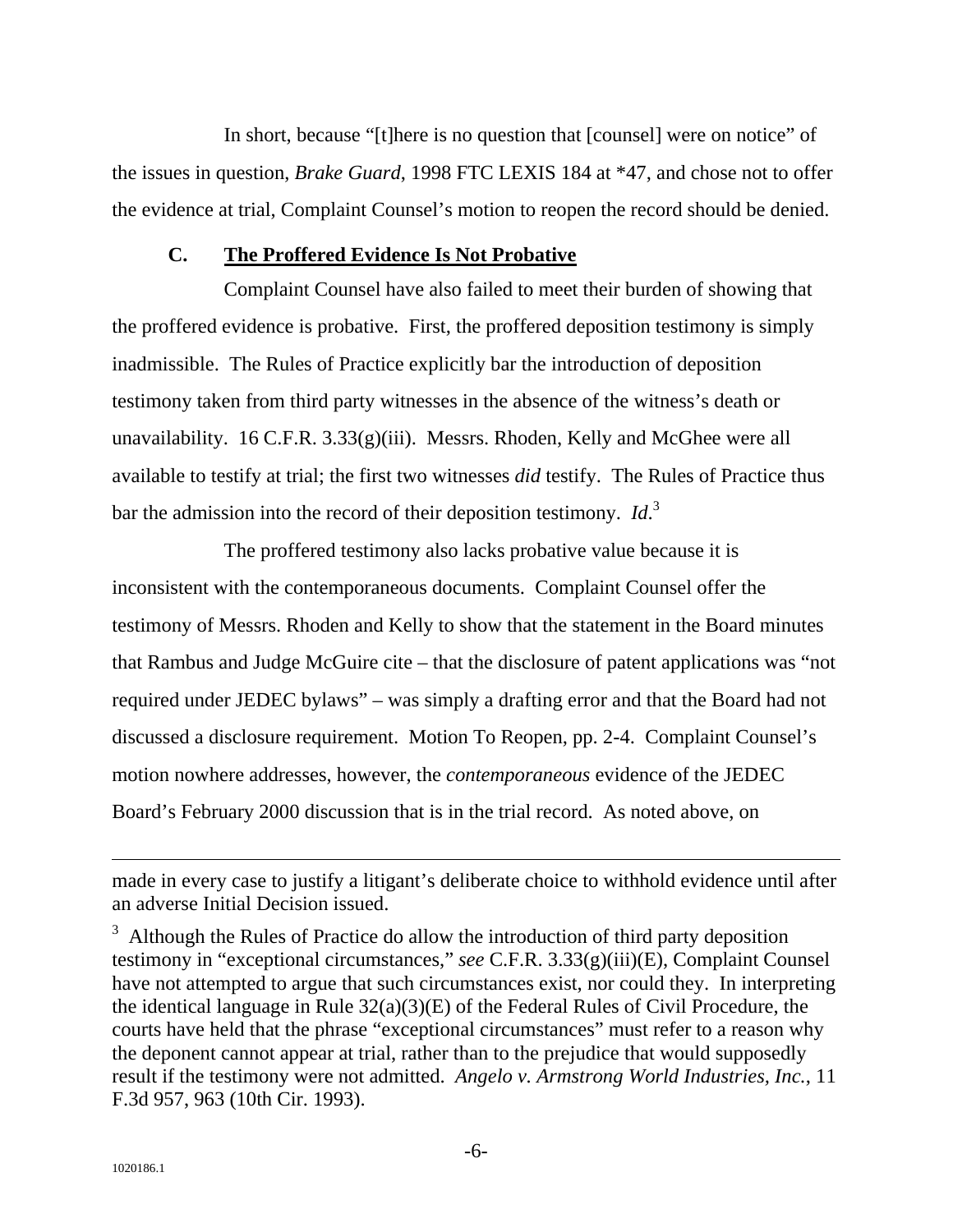February 11, 2000, only a few days after the Board meeting, JEDEC Secretary and Board meeting participant Ken McGhee sent an email to numerous JEDEC committee members that stated that the "BoD" had discussed the disclosure issue at its February meeting and that a member that had disclosed a patent application had gone "one step beyond" the patent policy. RX 1582 at 1. The record also contains a draft of the February 2000 Board minutes that bears the handwritten notations of longtime JEDEC consultant Dr. Frank Stein, who was present at the Board meeting. Dr. Stein's notes show that he reviewed the passage at issue and suggested *only* that the word "that" be changed to "this." RX 1576 at 18.

This contemporaneous written evidence of the Board's discussion, prepared by meeting participants in their official capacity at the time of the Board meeting, is far more probative than the after-the-fact deposition testimony now belatedly offered by Complaint Counsel. *See In the Matter of Timken Roller Bearing Company*, 58 F.T.C. 98, 1961 FTC LEXIS 354 at \*18 (1961) ("Where, as here, oral testimony given several years later is not consistent with contemporaneous written statements, such oral testimony can be given little weight.").

Finally, the absence of any record evidence that the JEDEC Board had revisited and revoked its decision to approve and adopt the minutes that Rambus and Judge McGuire relied upon is an additional reason why the proffered testimony and documents have no value. Logic dictates that only the JEDEC Board – the official "governing body" of JEDEC – can rescind a previous Board action. RX 1535 at 4 (JEDEC bylaws).

Complaint Counsel argue that "there is no adequate explanation for why the version of the minutes quoted by Rambus apparently received routine Board approval at the next Board of Directors meeting. . . ." Motion To Reopen, pp. 2-3. While there is no adequate explanation for the Board's approval that is consistent with *Complaint Counsel's position*, there is one quite obvious explanation for the Board's approval: that

-7-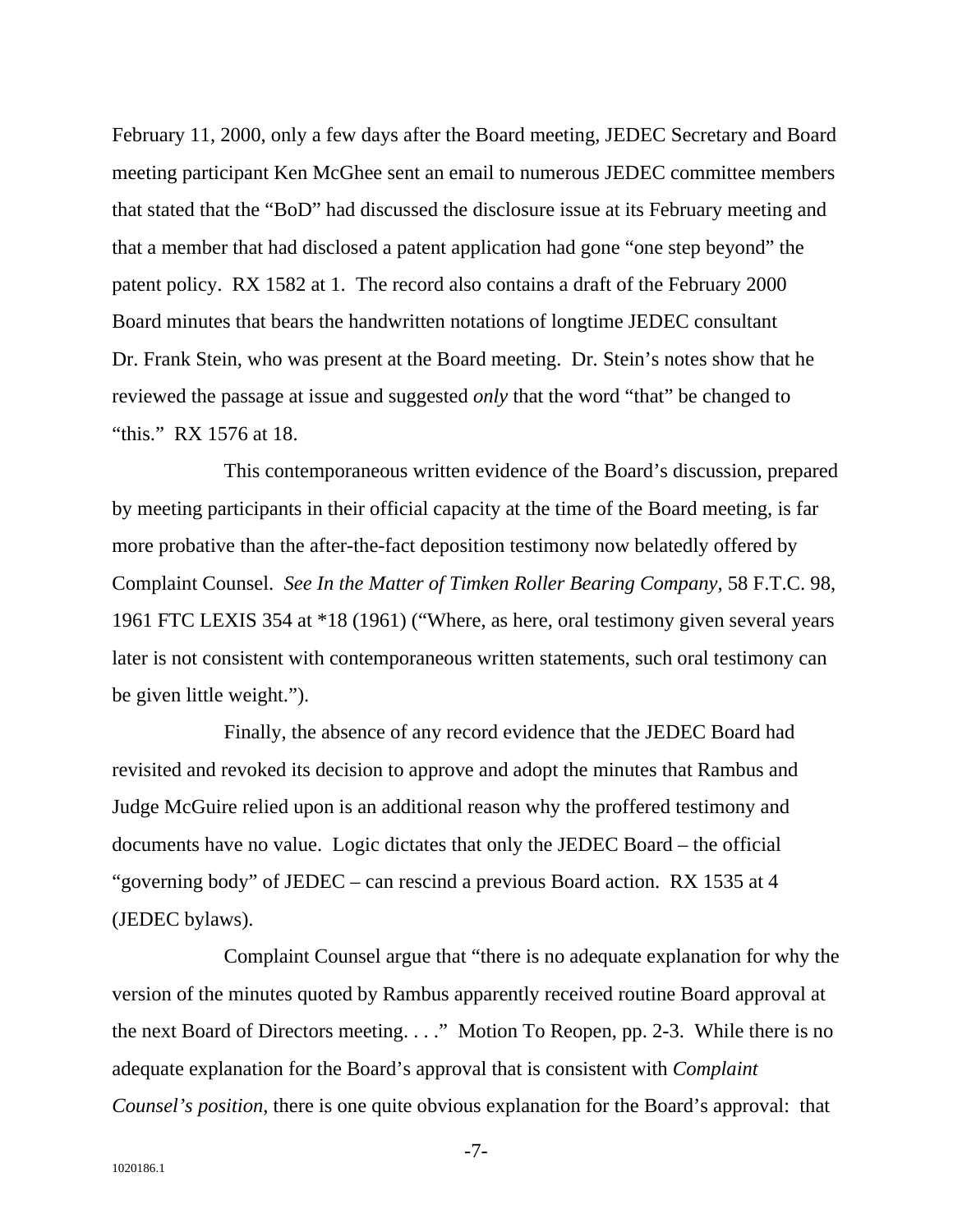the minutes *accurately reflected* the Board's discussion, as the contemporaneous email by Secretary McGhee shows. The statement in the Board minutes that disclosure of patent applications was "encourage[d]" but not "required" is also consistent with, and corroborated by, other record evidence, including:

- General Counsel Kelly's January 1996 letter to the Commission, which states that the EIA "encourages" the "voluntary" disclosure of relevant patents (RX 669 at 3);
- Secretary Clark's July 1996 response to Kelly's letter, which acknowledges both that the EIA encourages "voluntary" patent disclosure and that it does *not* "require a certification by participating companies regarding a potentially conflicting patent interest<sup>3</sup> ( $R\bar{X}$  740 at 1);
- JEDEC Manual 21-H, which was in effect when Rambus joined JEDEC *and* when the SDRAM standard was adopted, which states that "JEDEC standards are adopted without regard to whether or not their adoption may involve patents on articles, materials or processes" (CX 205A at 11); and
- the December 1993 JEDEC DRAM committee meeting minutes, which reflect the statement by the Committee Chairman that his company, IBM, "will not come to the Committee with a list of applicable patents on standards proposals. It is up to the user of the standard to discover which patents apply." JX 18 at 8.

In sum, Complaint Counsel have not met their burden of establishing that

the proffered evidence is probative.

### **D. Rambus Would Be Prejudiced By The Untimely Admission Of The Proffered Evidence**

Complaint Counsel also cannot satisfy their burden of showing that

Rambus would not be prejudiced by the untimely admission of the evidence in question. Complaint Counsel would have the Commission reverse Judge McGuire's findings regarding the meaning and official nature of the February 2000 minutes by relying on the *deposition* testimony of witnesses who were available at trial to testify about those minutes. Such an approach would be fundamentally unfair to Rambus. It is well settled that "[w]hen a witness' credibility is a central issue, a deposition is an inadequate substitute for the presence of that witness." *Loinaz v. EG&G, Inc.*, 910 F.2d 1, 8 (1st Cir. 1990). Here, there is no question that a decision to accept the proffered deposition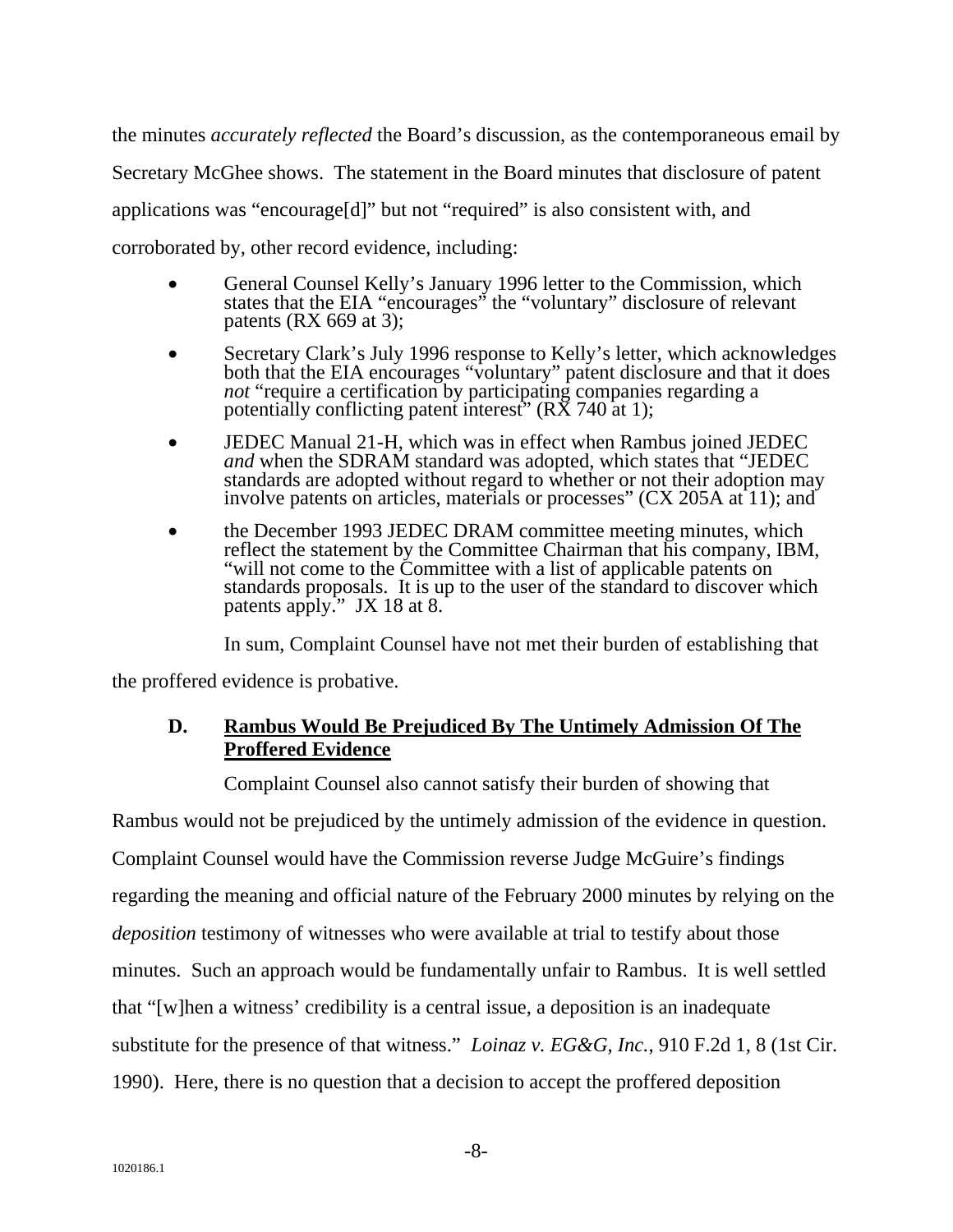testimony as truthful would require credibility determinations. No such result could withstand review. *Id*. Indeed, Complaint Counsel cite no case where deposition testimony was introduced into evidence after a trial as a result of a motion to reopen the record.<sup>4</sup>

The need for live testimony on the issues belatedly raised by Complaint Counsel is all the more pressing here, for the proffered testimony of the three witnesses differs in important respects *from witness to witness*. For example, JEDEC Chairman Rhoden testified that he had seen the passage in question in February 2000 in a draft set of minutes and that he had "corrected" it at the time:

- "Q. When was the first time this passage, in what you've referred to as the draft minutes, came to your attention?
- A. When I reviewed the minutes that were sent to me by Ken McGhee and I corrected it."

Motion to Reopen, Attachment C, p. 96 (Rhoden Tr., not in evidence). Mr. Rhoden also testified that he had discussed the issue with General Counsel Kelly at the time. *Id*., pp. 94, 100-101 (not in evidence).

Mr. Kelly contradicted Mr. Rhoden's testimony on this point and swore that he had *first* become aware of issues involving the February 2000 minutes when he was contacted in early 2002 by Complaint Counsel. Motion to Reopen, Attachment D, pp. 25-6 (Kelly Tr., not in evidence). *See also id.* at p. 21 ("the issue first was brought to our attention by, I think, [Geoff] Oliver of the FTC."<sup>5</sup> Mr. McGhee similarly testified

 $\overline{a}$ 

<sup>&</sup>lt;sup>4</sup> In the *Chrysler* case cited by Complaint Counsel, the D.C. Circuit took pains to point out that in that case, "[o]nly documentary evidence produced by the petitioner itself" was admitted pursuant to a motion to reopen. *Chrysler Corp. v. FTC*, 561 F.2d 357, 363 (D.C. Cir. 1977).

 $<sup>5</sup>$  According to Mr. Kelly, Mr. Oliver called him and said that there was a statement in the</sup> February 2000 minutes "that troubled him." *Id*., p. 26. Mr. Kelly also testified that although the minutes had been posted on JEDEC's Internet website, no JEDEC member had raised any question about the language before Complaint Counsel's call. *Id.*, pp. 26- 27 (Kelly Tr., not in evidence).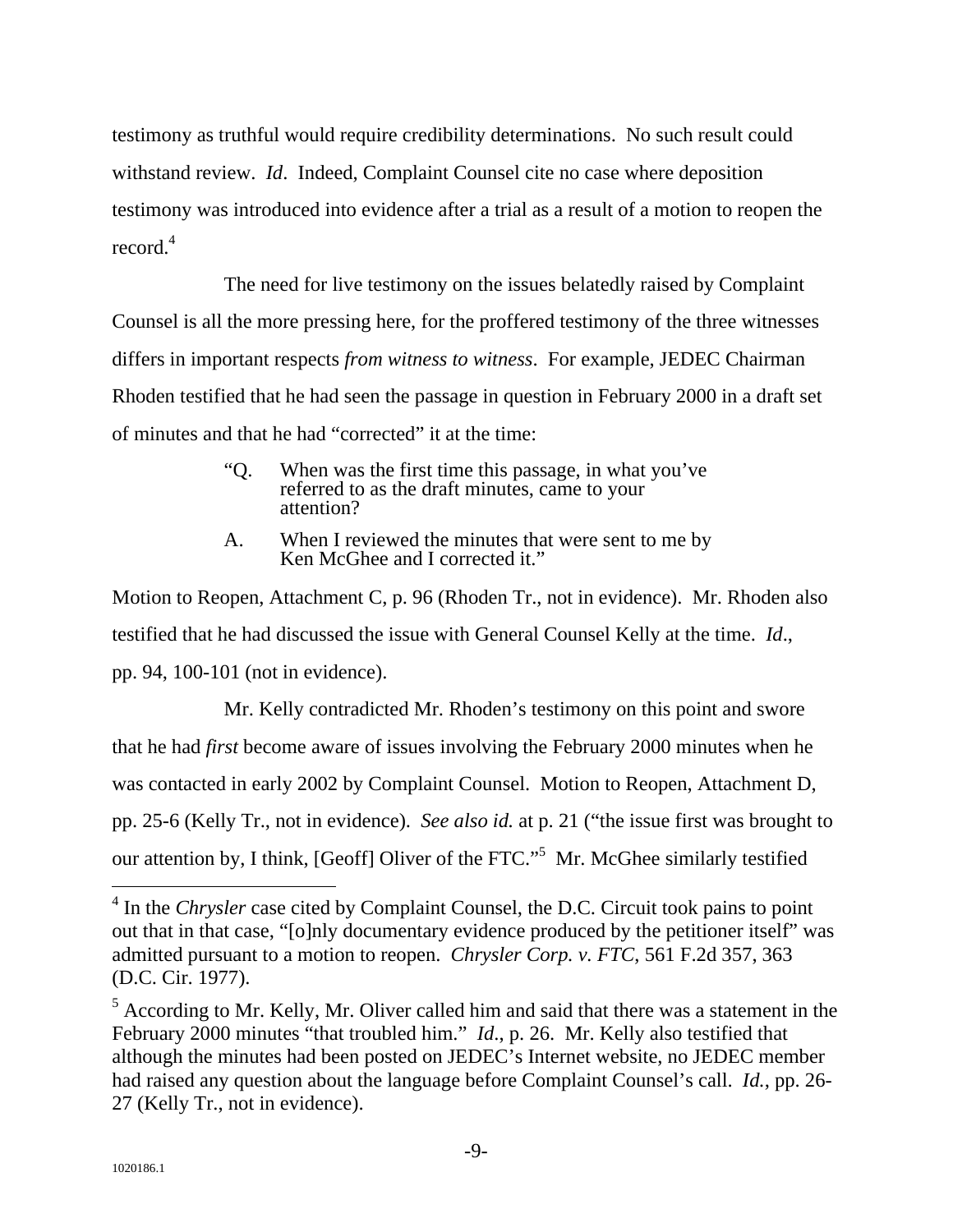that the first time he had been aware of any issue with respect to the language in the minutes was in early 2002, when Complaint Counsel raised the issue. Motion to Reopen, Attachment E, p. 110 (McGhee Tr., not in evidence). Mr. McGhee further contradicted Mr. Rhoden by testifying that he had *not* sent the Board-approved version of the minutes to Mr. Rhoden in draft form. *Id*., pp. 99-101 (not in evidence).

The witnesses' disputes over when and how issues surrounding the February 2000 Board minutes first surfaced are not the only areas of disagreement. For example, while Chairman Rhoden testified that after the issues surfaced, he ordered Secretary McGhee to send out a newly revised version of the February 2000 Board minutes, and while Secretary McGhee testified that he had indeed done so, General Counsel Kelly testified "with virtual certainty" that no such revised version was circulated. *Compare* Motion To Reopen, Attachment C, p. 102 (Rhoden Tr., not in evidence), *with* Attachment D, pp. 21-22 (Kelly Tr., not in evidence).

While it is not clear *which* witness' deposition testimony Complaint Counsel would have the Commission believe and adopt, it is clear that if such testimony were adopted, in derogation of the Commission's rules and without giving Rambus the opportunity to test the witnesses' credibility and explore their many contradictions in open court, Rambus would be prejudiced. *Loniaz*, 910 F.2d at 8. Under *Brake Guard*, therefore, Complaint Counsel's motion should be denied.

#### **III. CONCLUSION**

If Complaint Counsel had wished to preserve their arguments regarding the official approved status of the minutes of the JEDEC Board's February 2000 minutes, they had numerous opportunities to do so during trial. Their deliberate choice not to offer the evidence in question bars the relief they seek, as does their failure to meet the other *Brake Guard* criteria addressed here. For these and all of the other reasons set out above, Complaint Counsel's motion to reopen the record should be denied.

-10-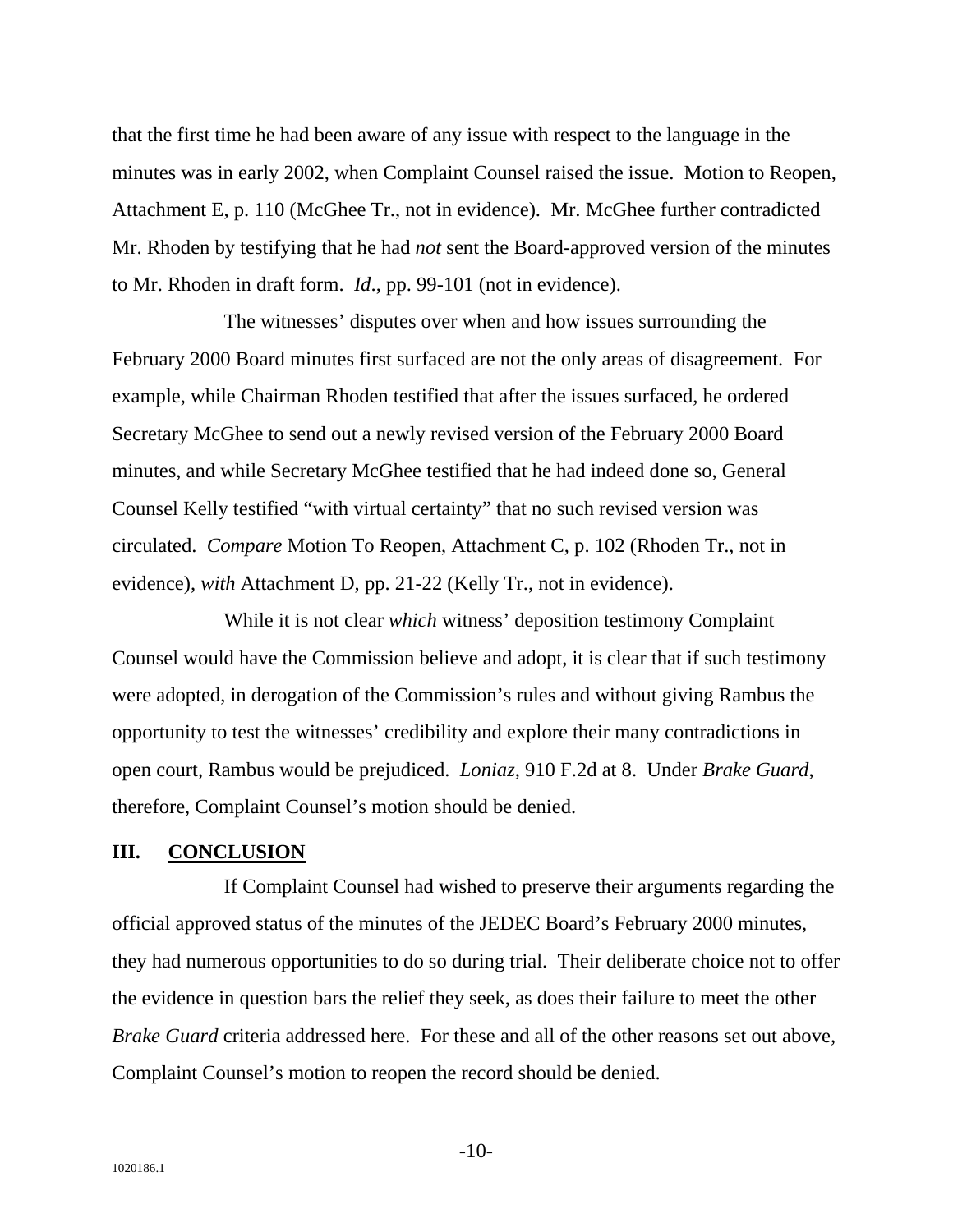Dated: July \_\_\_, 2004

Gregory P. Stone Steven M. Perry Peter A. Detre Sean P. Gates MUNGER, TOLLES & OLSON LLP 355 South Grand Avenue, 35th Floor Los Angeles, California 90071-1560 (213) 683-9100

\_\_\_\_\_\_\_\_\_\_\_\_\_\_\_\_\_\_\_\_\_\_\_\_\_\_\_\_\_\_\_

A. Douglas Melamed Kenneth A. Bamberger WILMER CUTLER PICKERING HALE AND DORR LLP 2445 M Street, N.W. Washington, D.C. 20037 (202) 663-6000

John M. Guaragna GRAY, CARY, WARE & FREIDENRICH LLP 1221 S. MoPac Expressway, Suite 400 Austin, Texas 78746 (512) 457-7125

Attorneys for Respondent Rambus Inc.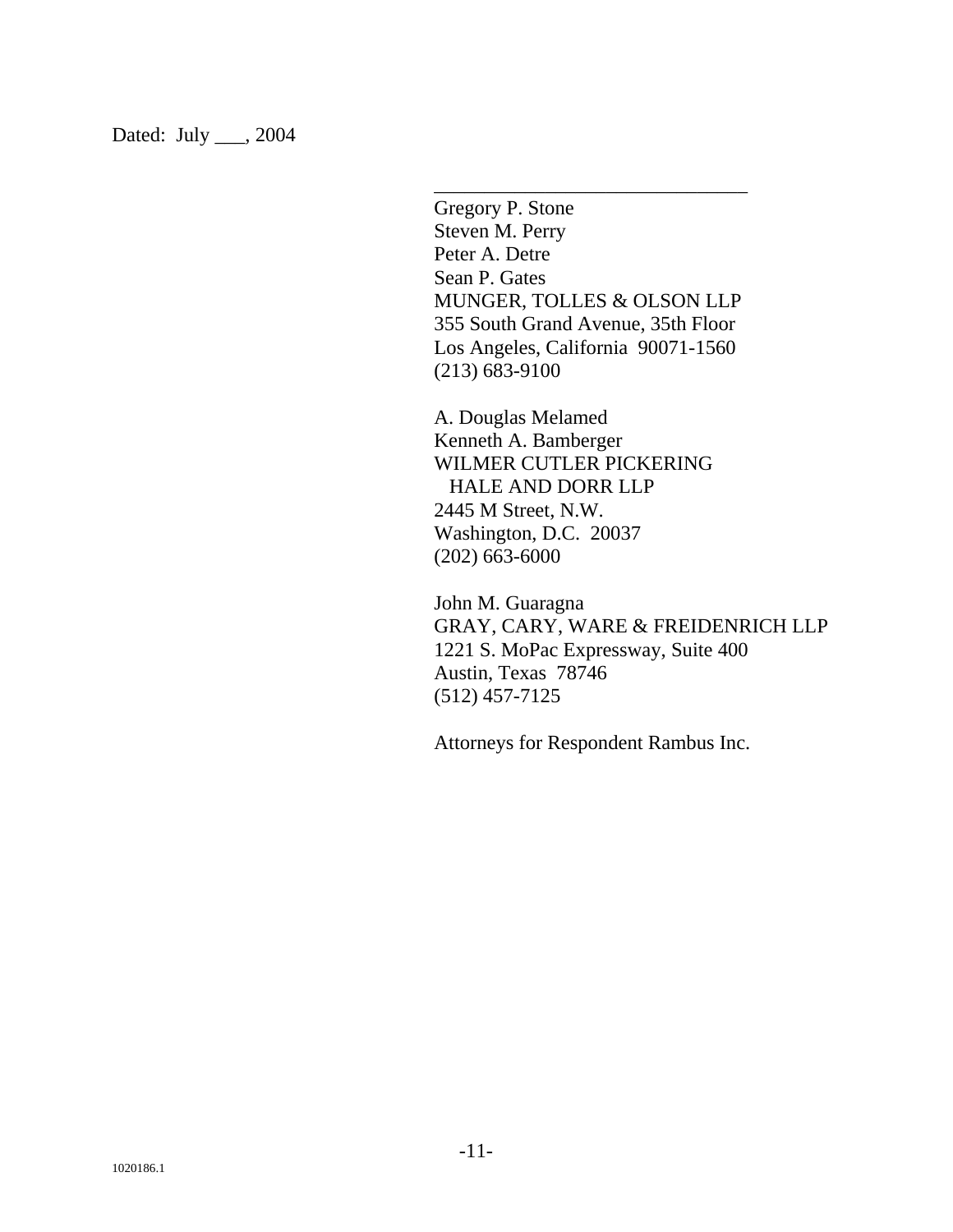### UNITED STATES OF AMERICA BEFORE THE FEDERAL TRADE COMMISSION

| In the Matter of |  |
|------------------|--|
|                  |  |
| RAMBUS INC.,     |  |
| a corporation,   |  |
|                  |  |

Docket No. 9302

# **CERTIFICATION**

I, Jacqueline M. Haberer, hereby certify that the electronic copy of *Rambus's Opposition to Complaint Counsel's Motion to Reopen the Record to Include "Evidence That Corrects Misrepresentation in Answering Brief"* accompanying this certification is a true and correct copy of the paper version that is being filed with the Secretary of the Commission on July 12, 2004 by other means.

> **Jacqueline M. Haberer July 12, 2004**